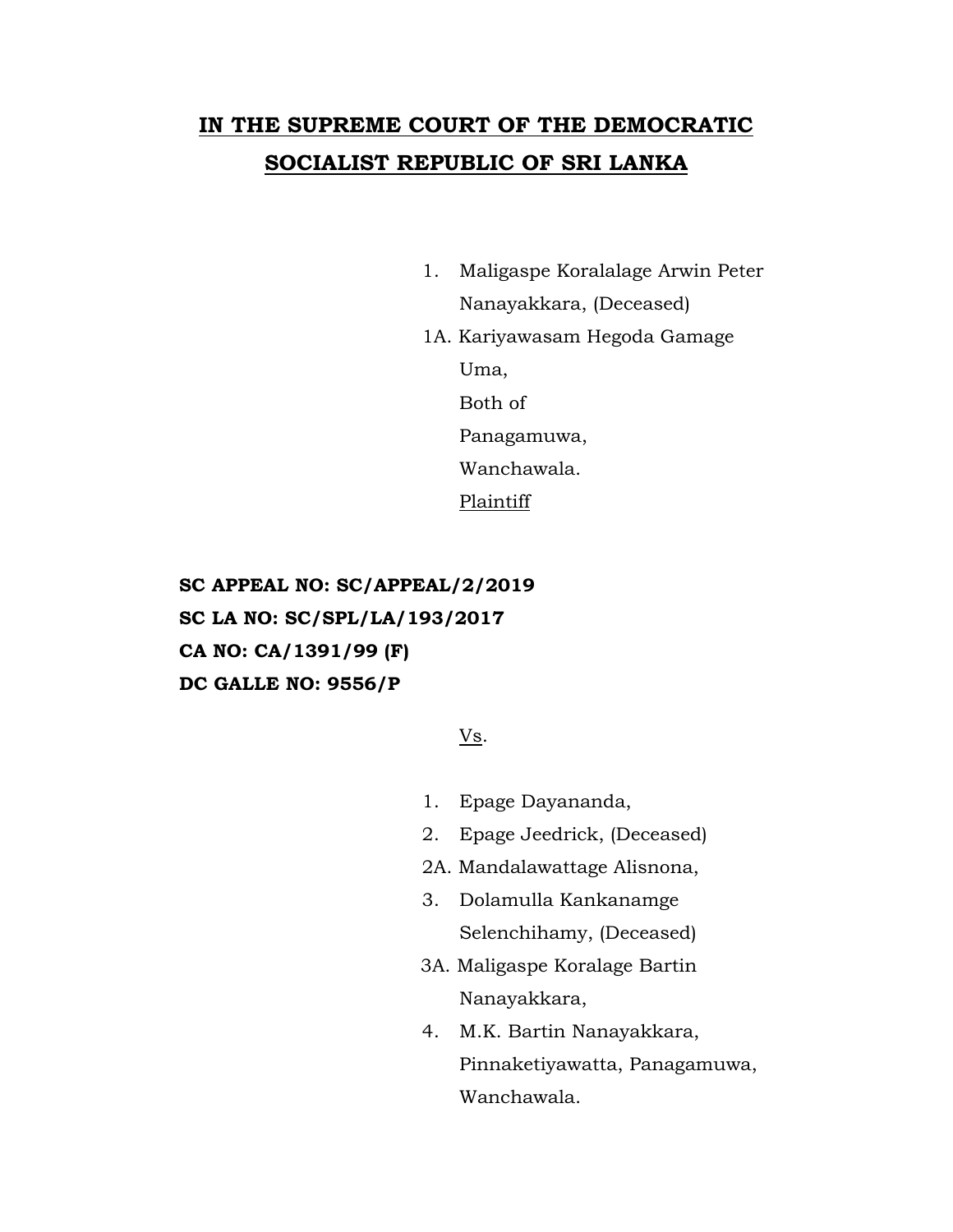- 5. Thomas Udugampala, Panagamuwa, Wanchawala.
- 6. S.P. Gunawardena, Panagamuwa, Kalahe, Wanchawala.
- 7. M.K.A. Nanayakkara, Pinnaketiyawatta, Panagamuwa, Wanchawala.
- 8. D.L. Karunawathie, Panagamuwa, Wanchawala. Presently at, No. 39/3, Morris Road, Milidduwa, Galle. Defendants

## AND BETWEEN

- 4. M.K. Bartin Nanayakkara, (Deceased) Pinnaketiyawatta, Panagamuwa, Wanchawala.
- 4A. Maligaspe Koralage Leelani Priyanthi, Kalahe, Wanchawala.
- 5. Thomas Udugampala, Panagamuwa, Wanchawala.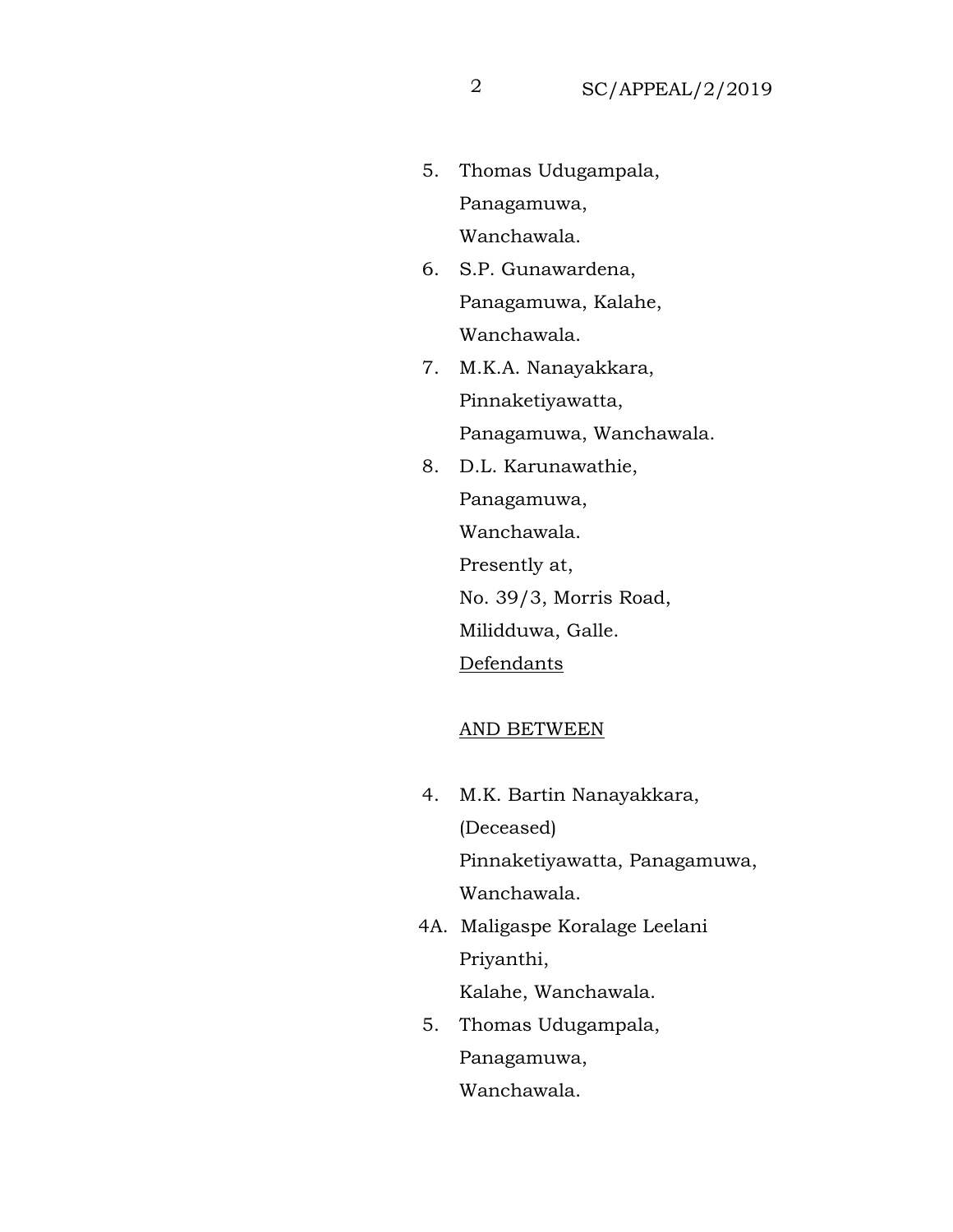7. M.K.A. Nanayakkara, Pinnaketiyawatta, Panagamuwa, Wanchawala. 4th, 5th and 7th Defendant-Appellants

Vs.

- 1A. Kariyawasam Hegoda Gamage Uma, Panagamuwa, Wanchawala. Plaintiff-Respondent
- 1. Epage Dayananda,
- 2A. Mandalawattage Alisnona, (Deceased)
- 2B. Epage Premadasa, Panagamuwa, Kalahe, Wanchawala.
- 3A. Maligaspe Koralage Bartin Nanayakkara,
- 6. S.P. Gunawardena, (Deceased) Panagamuwa, Kalahe, Wanchawala.
- 6A. Indika Panditha Gunawardena,
- 6B. Anushka Kumari Panditha Gunawardena, Panagamuwa, Kalahe,

Wanchawala.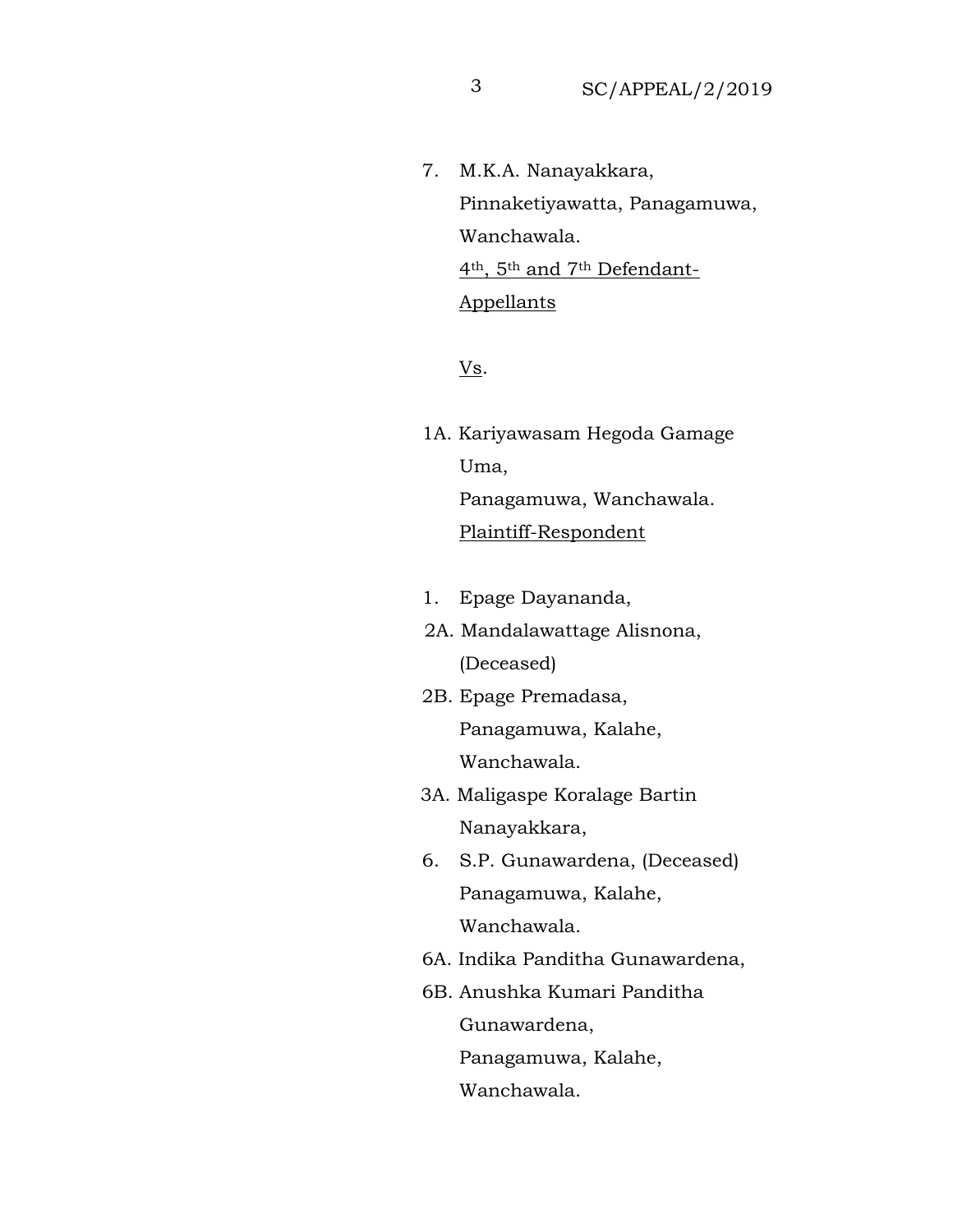8. D.L. Karunawathie, Panagamuwa, Wanchawala. Presently at, No. 39/3, Morris Road, Milidduwa, Galle. Defendant-Respondents

## AND NOW BETWEEN

 4A. Maligaspe Koralage Leelani Priyanthi, Kalahe, Wanchawala. Defendant-Appellant-Appellant

Vs.

- 1A. Kariyawasam Hegoda Gamage Uma, Panagamuwa, Wanchawala. Plaintiff- Respondent-Respondent
- 1. Epage Dayananda,
- 2B. Epage Premadasa, Panagamuwa, Kalahe, Wanchawala.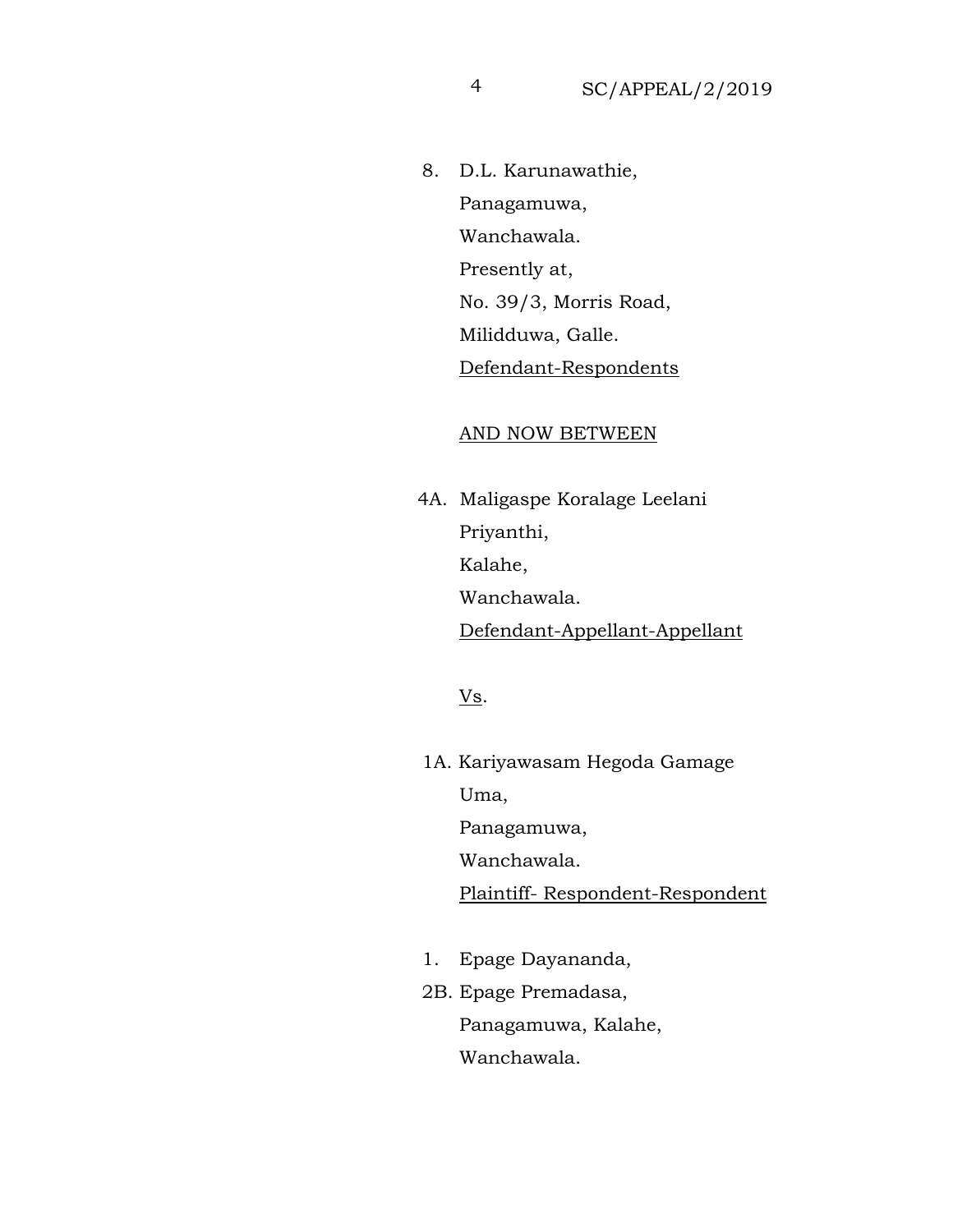- 3A. Maligaspe Koralage Bartin Nanayakkara,
- 6A. Indika Panditha Gunawardena,
- 6B. Anushka Kumari Panditha Gunawardena, Panagamuwa, Wanchawala.
- 8. D.L. Karunawathie, Panagamuwa, Wanchawala. Presently at, No. 39/3, Morris Road, Milidduwa, Galle. Defendant-Respondent-Respondents
- 5. Thomas Udugampala, Panagamuwa, Wanchawala.
- 7. M.K.A. Nanayakkara, Pinnaketiyawatta, Panagamuwa, Wanchawala. 5th and 7th Defendant-Appellant-Respondents

Before: S. Thurairaja, P.C., J. Achala Wengappuli, J. Mahinda Samayawardhena, J.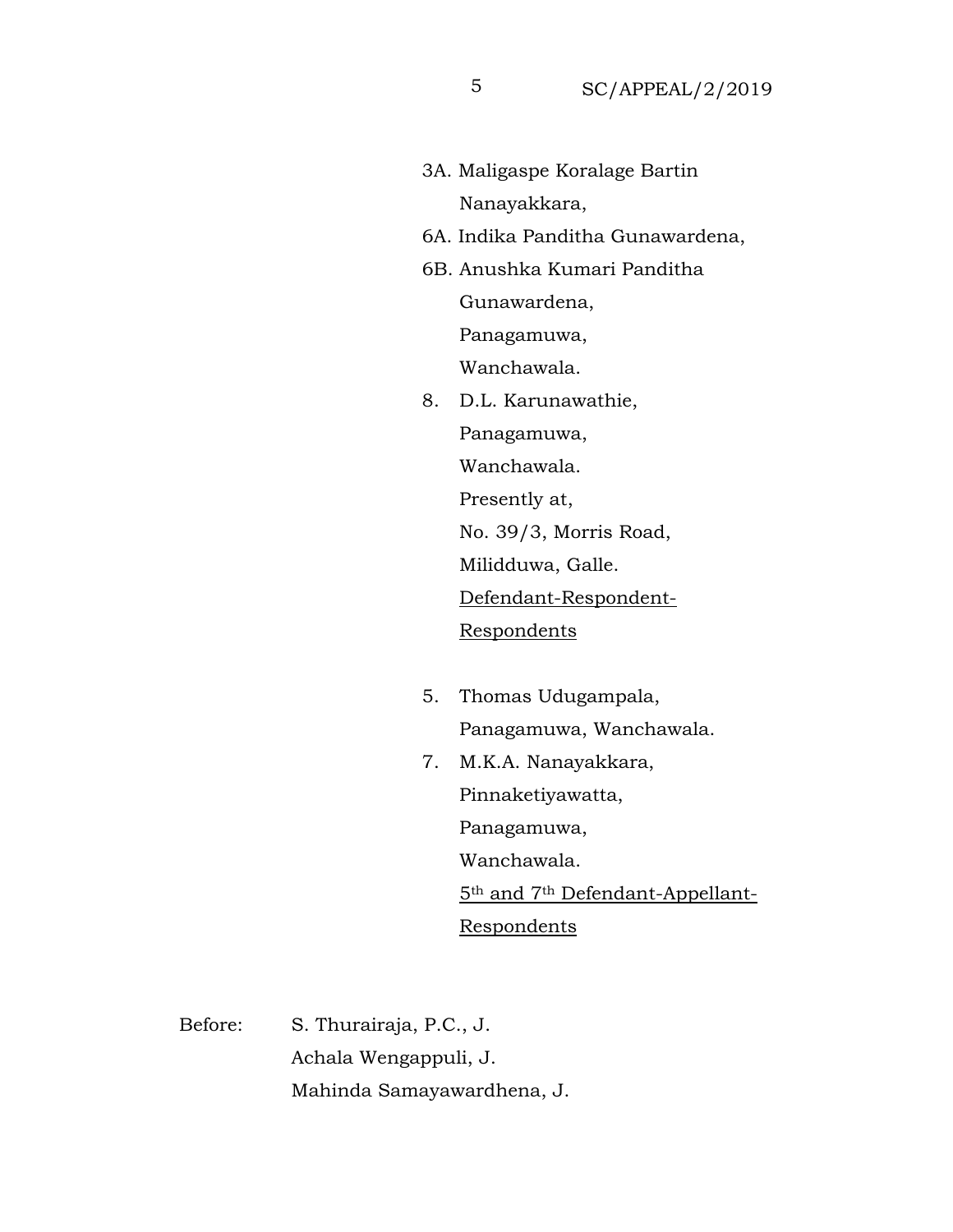Counsel: Mahinda Nanayakkara with Aruna Jayathilaka for the 4A Defendant-Appellant-Appellant. Priyantha Alagiyawanna with Isuru Weerasooriya for the Plaintiff-Respondent-Respondent. Dilip Obeysekara for the 5th Defendant-Appellant-Respondent.

Argued on : 20.07.2021

Written submissions:

by the 4A Defendant-Appellant-Petitioner on 29.01.2019.

by the Plaintiff-Respondent-Respondent on 23.09.2019.

Decided on: 15.10.2021

## Mahinda Samayawardhena, J.

The plaintiff filed this action in the District Court of Galle seeking to partition two contiguous allotments of land known as *Pinnaketiyawatta* and *Godaihalawatta* as one unit. The 4th, 5th and 7th defendants sought the dismissal of the partition action. After trial, the District Court entered judgment as prayed for by the plaintiff. The appeal filed by the  $4<sup>th</sup>$ ,  $5<sup>th</sup>$  and  $7<sup>th</sup>$  defendants against the judgment of the District Court was dismissed by the Court of Appeal. This appeal by the 4<sup>th</sup> defendant-appellant is from the judgment of the Court of Appeal.

This Court granted leave to appeal to the 4th defendant on the following question of law: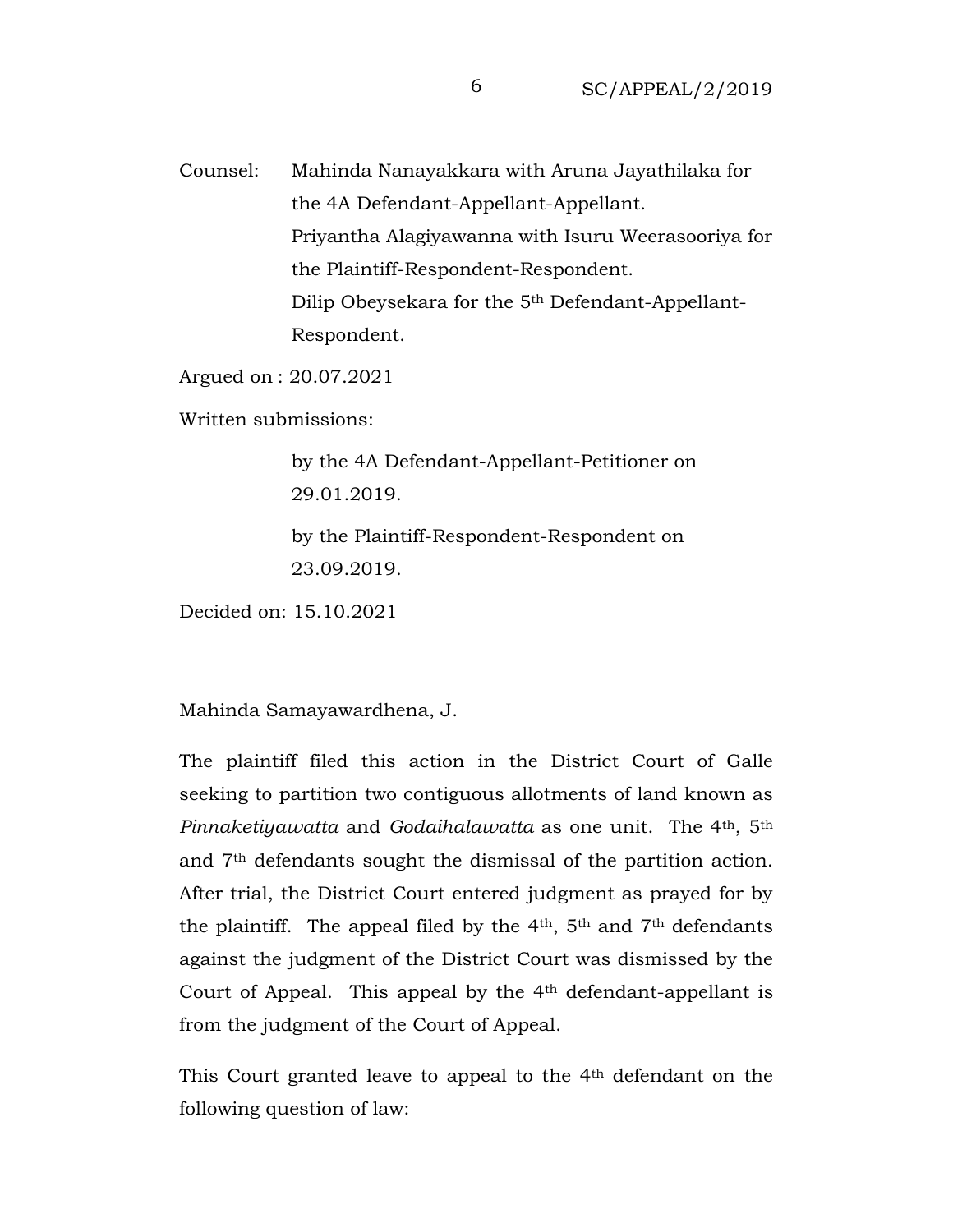*Has the Court of Appeal erred in law by not coming to a finding that the District Court of Galle has failed to investigate the title in terms of Partition Law No. 21 of 1977 in particular not considering the deeds marked 4V1 to 4V10?*

As stated above, the 4th defendant does not seek to partition the land. He seeks the dismissal of the action. Hence his position before this Court that the District Court did not take into consideration his deeds marked 4VI to 4V10 in investigating the title is irreconcilable with the relief sought.

The position of the 4<sup>th</sup> defendant before the District Court as crystallised in the issues was not clear at all. His position before this Court is no better.

The Preliminary Plan depicted five lots marked A to E as the corpus. By way of issues 6 to 9, the 4th defendant took up the position that lots A to C in the Preliminary Plan is the land known as *Pinkatiyawatte Dakunukebella* alias *Pinketiyawatte Kosgahakebella*, lot D is *Godaihalawatta*, and lot E is part of *Welikandewatte.* It was not the position of the 4<sup>th</sup> defendant before the District Court that lots A to D comprise the land to be partitioned. Nor did the 4th defendant state that lots A to D are parts of different lands unrelated to the land to be partitioned. The 4th defendant did not take up a clear position in respect of these lots.

By way of issue 10, the 4th defendant first states that lots A to C are part of the corpus in another partition action No. P/9211 pending before the same District Court and therefore these lots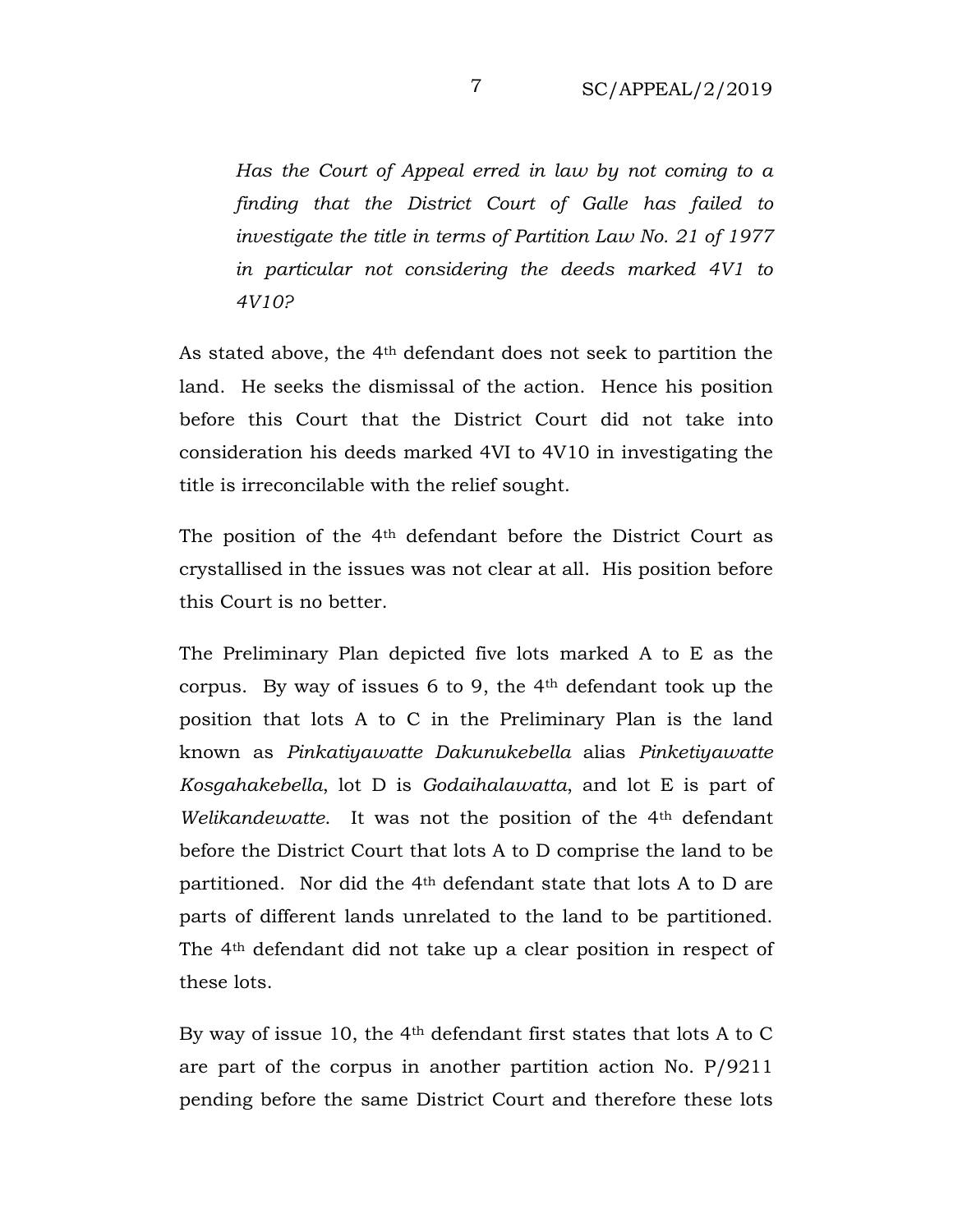cannot be part of the corpus in the instant action. Thereafter, in the same breath, by way of issues 11 to 19, he unfolds a pedigree different from the plaintiff's in respect of lots A to C. These are contradictory positions.

By way of issues 20 to 23, the 4th defendant reveals another pedigree different from the plaintiff's for lot D.

Other issues raised pertain to lot E to which the 4th defendant has no claim.

By the last two issues  $27$  and  $28$ , the  $4<sup>th</sup>$  defendant seeks dismissal of the action in the event the aforesaid issues of the 4th defendant are answered in his favour.

Despite the 4th defendant seeking dismissal of the action, let me now consider whether the 4th defendant proved his pedigree in respect of lots A to D.

As seen from the proceedings dated 10.06.1997, it is correct that at the trial the 4th defendant commenced his evidence in chief and purported to mark the deeds 4V1 to 4V3 for the purpose of record although these deeds were not before Court. The trial was postponed in order for the 4<sup>th</sup> defendant to bring the deeds and continue with his evidence in chief. However the 4th defendant did not resume evidence on the next date and the 5th defendant gave evidence instead. It is through the 5th defendant that the deeds 4V1 to 4V10 were marked. In cross examination, the 5th defendant categorically stated that he has no right to lots A to D and his only claim is to lot E which is a minute portion of about one perch. The 4th defendant's purpose in marking the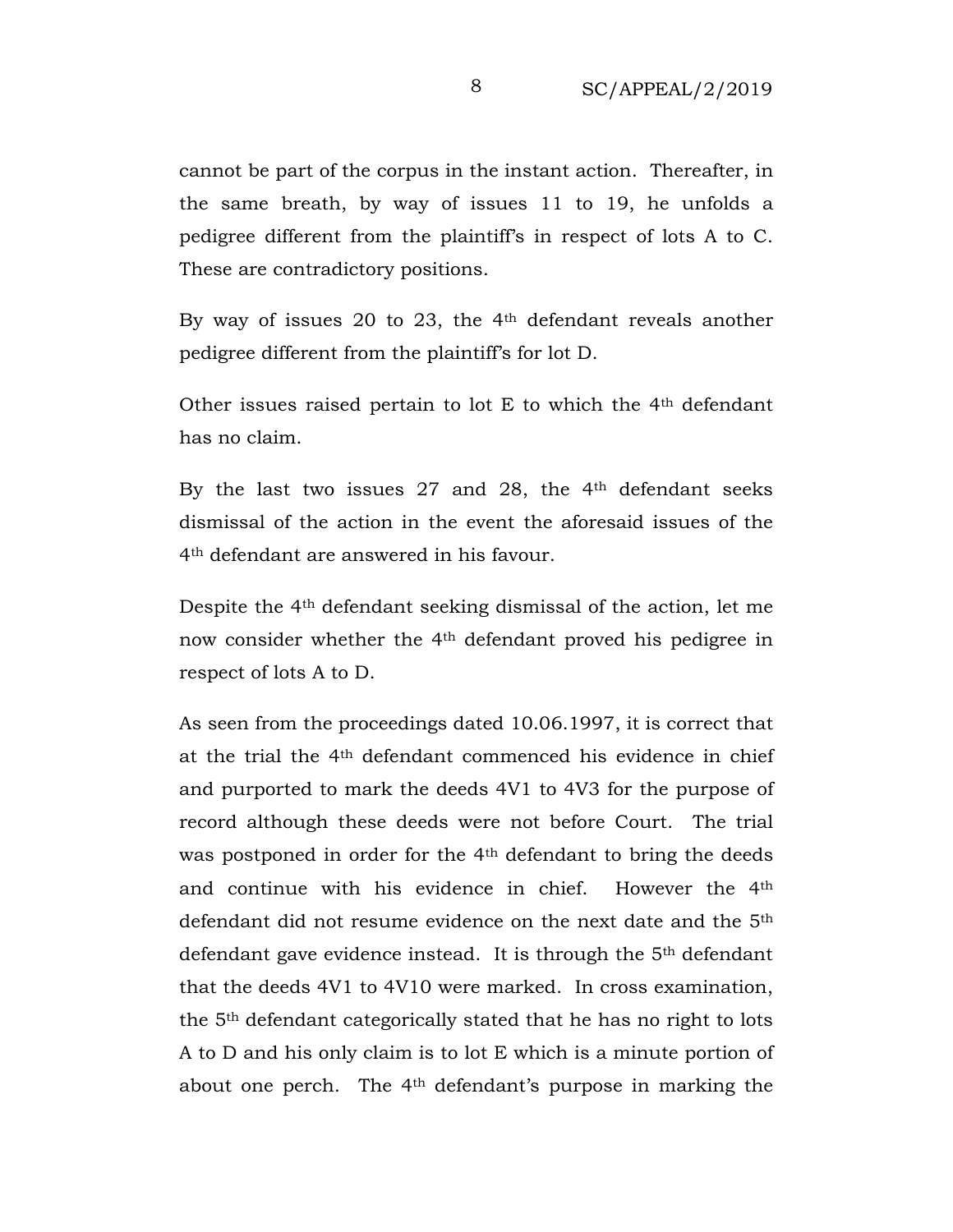deeds 4V1 to 4V10 through the 5<sup>th</sup> defendant is unclear as the 4th defendant did not specifically seek undivided rights to the land. The 5<sup>th</sup> defendant concluded his evidence in chief seeking dismissal of the plaintiff's action.

In the aforementioned circumstances, the learned District Judge cannot be found fault with when he stated in the judgment that the 4th defendant did not establish his rights to the land to be partitioned.

During the course of the argument before this Court, learned counsel for the 4th defendant was asked whether deeds 4V1 to 4V10 are relevant to the land to be partitioned but he did not give a straightforward answer. When asked what share of the land the 4th defendant claims on these deeds if they are relevant, there was no answer at all.

Learned counsel attempted to make submissions on the failure to identify the corpus on the strength of these deeds, stating that the plaintiff filed this action to partition several lands in violation of the partition law. However, as learned counsel for the plaintiff rightly pointed out, the Supreme Court did not grant leave to appeal on this question of law.

The only submission of learned counsel for the 4th defendant is that the plaintiff's action shall be dismissed as there was no proper investigation of title by the District Judge. He cites a series of authorities to emphasise that it is the bounden duty of the District Judge to independently investigate the title of each party irrespective of what the parties or their attorneys submit to Court.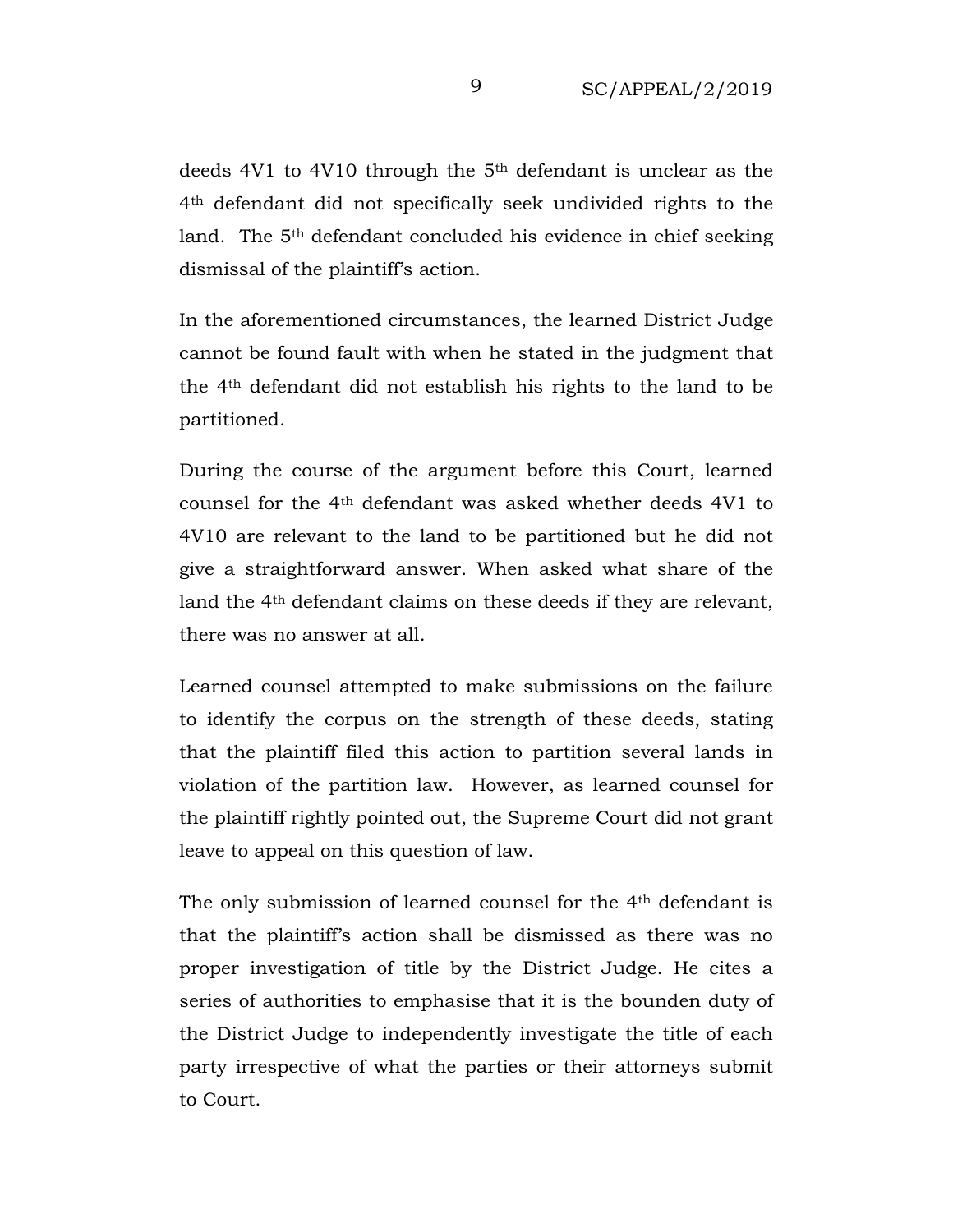It is true that under section 25(1) of the Partition Law, No. 21 of 1977, a special duty is cast upon the District Judge to investigate the title of each party to the land to be partitioned. But this does not mean that the District Judge shall go after the parties pleading with them for help in investigating their title to the land, more so when the parties are represented by attorneys.

An attorney is duty-bound to conduct the case so as to serve the best interests of his client. When he conducts a trial, he has a strategy in place, and rightly so. He raises points of contest, marshals evidence, cross examines witnesses etc. according to his plan. It is not proper for the Judge to sabotage this plan and forcibly take control of the trial in the guise of investigating the title to the land. Such conduct on the part of the Judge would violate the most rudimentary norms of justice. The role of a Judge hearing a partition case is no exception to this fundamental norm.

In *Thilagaratnam v. Athpuna [1996] 2 Sri LR 66 at 68* Anandacoomaraswamy J. stated:

*The Learned Counsel for the Appellant cited several authorities Goonaratne v. Bishop of Colombo 32 NLR 337, Peris v. Perera 1 NLR 362, Neelakutty v. Alvar 20 NLR 372, Cooray v. Wijesuriya 62 NLR 158, Juliana Hamine v. Don Thomas 59 NLR 546 at 549 and Sheefa v. Colombo Municipal Council 36 NLR 38 and stated that it is the duty of the Court to examine and investigate title in a partition action, because the judgement is a judgement in rem. We are not unmindful of these authorities and the proposition*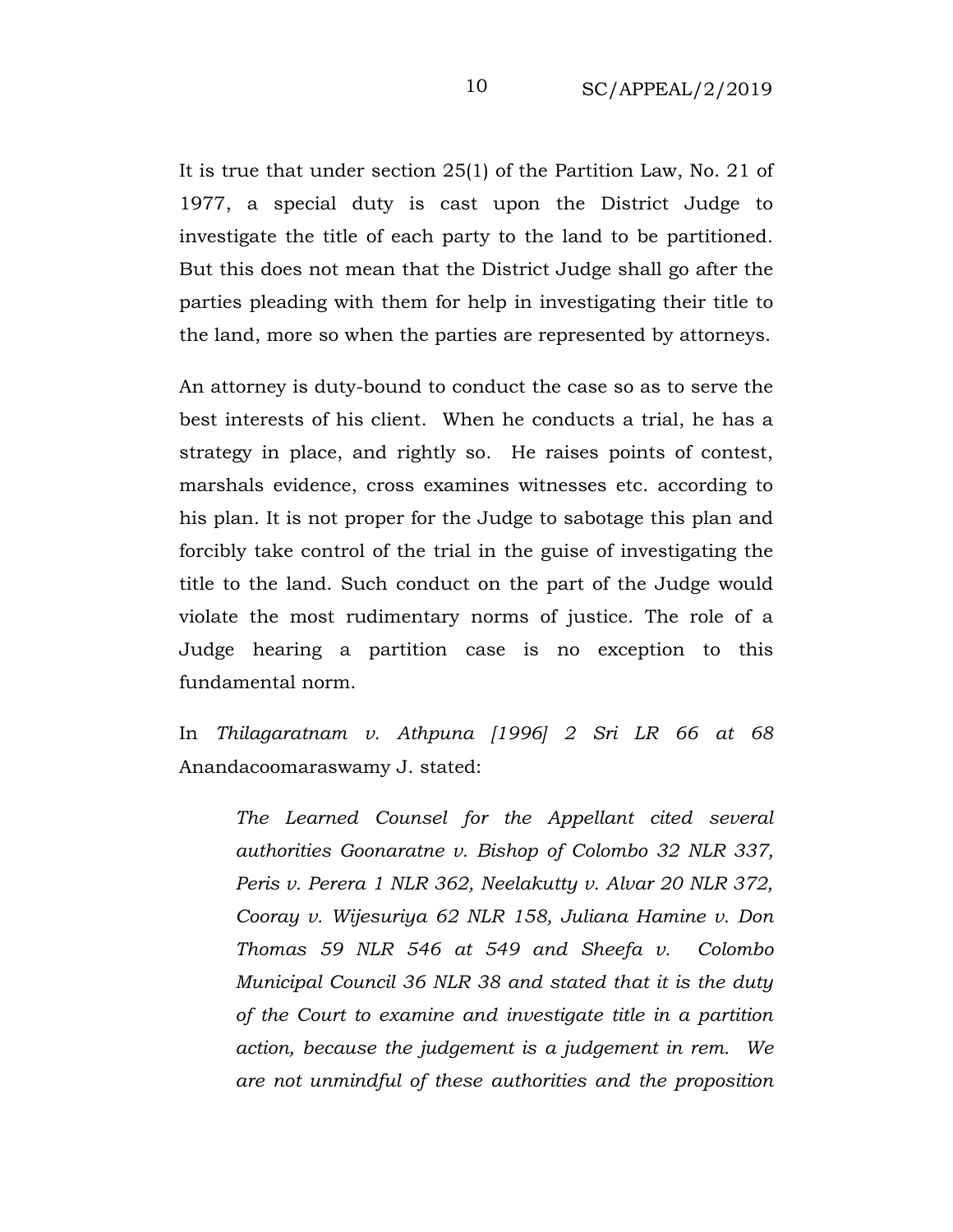*that it is the duty of the Court to investigate title in a partition action, but the Court can do so only within the limits of pleadings, admissions, points of contest, evidence both documentary and oral. Court cannot go on a voyage of discovery tracing the title and finding the shares in the corpus for them, otherwise parties will tender their pleadings and expect the Court to do their work and their Attorneys-at-Law's work for them to get title to those shares in the corpus.*

A judgment entered in a partition action after following a longdrawn-out cumbersome procedure shall not be set aside with a stroke of the pen and retrial ordered causing enormous difficulties, under the popular banner "failure to investigate title", unless there is good cause for doing so.

In *Francis Wanigasekera v. Pathirana [1997] 3 Sri LR 231 at 234- 235*, Weerasekera J. impressed upon the undesirability of the literal application of section 25(1) of the Partition Law:

*Learned Counsel also urged that the learned District Judge failed to act in terms of section 25 of the Partition Act which requires Court to examine and hear and receive evidence of the title of each party as decided in the case of Sirimalie v. Punchi Ukku 60 NLR 448.*

*I do agree that section 25 of the Partition Act requires the Court to examine and hear and receive evidence of the title and interest of each party. But it must be remembered that the literal application of the provisions of this section would*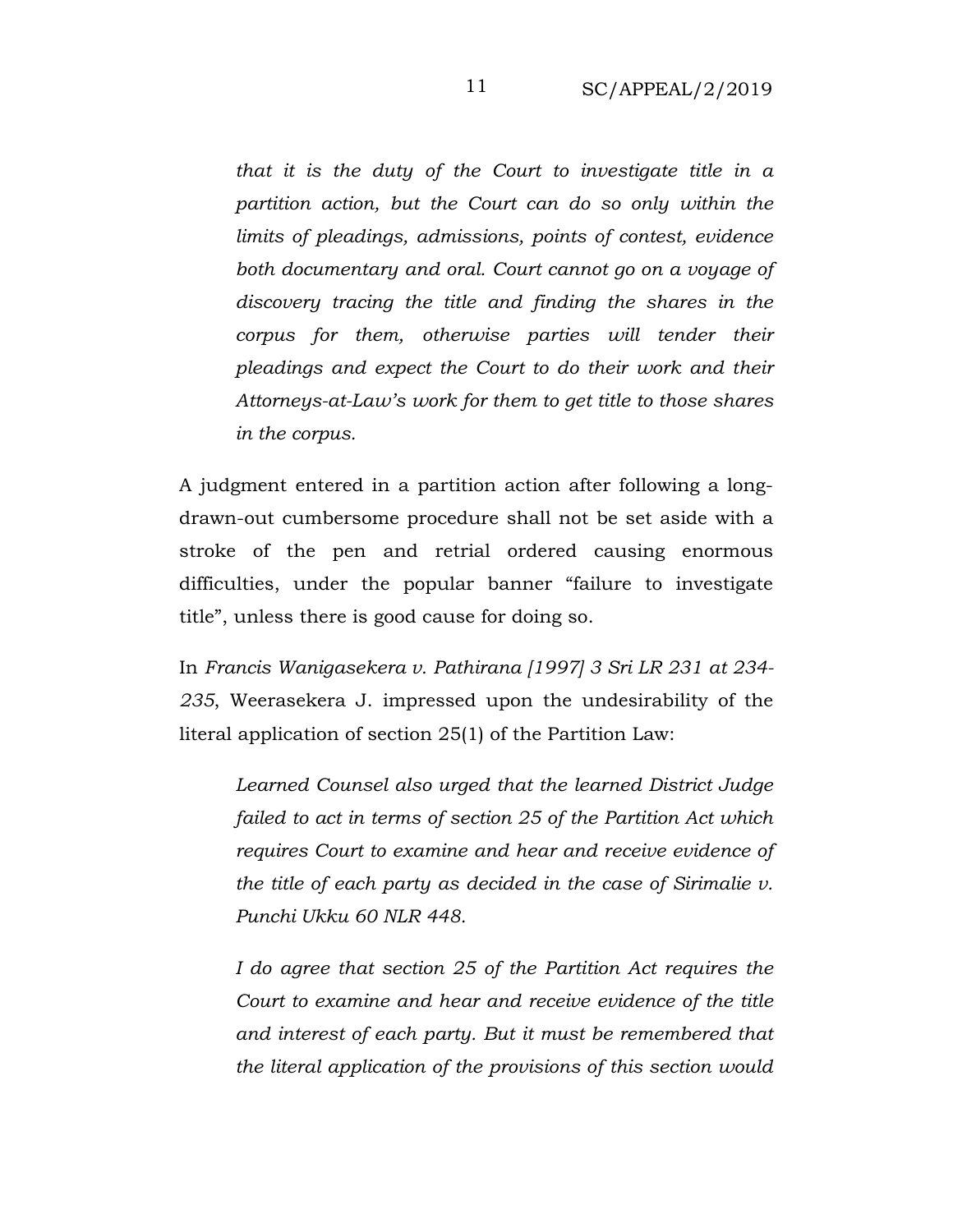*lead to the most disturbing, hilarious and absurd result and no partition case could ever be finally concluded.* 

*John Singho v. Pedris Hamy (1947) 48 NLR 345* is a partition case where the dispute presented to the District Judge was whether Andiris Naide owned the land or whether Aberan owned the land. The District Judge found on a balance of evidence that Andiris Naide was the original owner. Having come to that finding next he took upon himself to decide whether some of the successors in title of Aberan had not acquired title by prescriptive possession against all the other parties. Despite this being a partition action, the Supreme Court decided that the District Judge overstepped his boundaries. Wijeyewardene J. held at 346:

*This appears to have been a self-imposed task, considering that the parties had told him that the dispute between them was whether Andiris Naide or Aberan was the original owner. It cannot be said that the plaintiff has not been prejudiced by the action of the District Judge in deciding the question of prescriptive possession in these circumstances. A Judge may find it frequently very convenient to state, in the form of issues, the matters in dispute between the parties in a partition action. After satisfying himself that no person other than the parties to the action has interests in the property, he will in such a case decide the issues framed by him and enter a decree for partition or sale according to his finding on those issues. He should not in such circumstances consider, without giving due notice to the parties, any matters in dispute that may appear to him*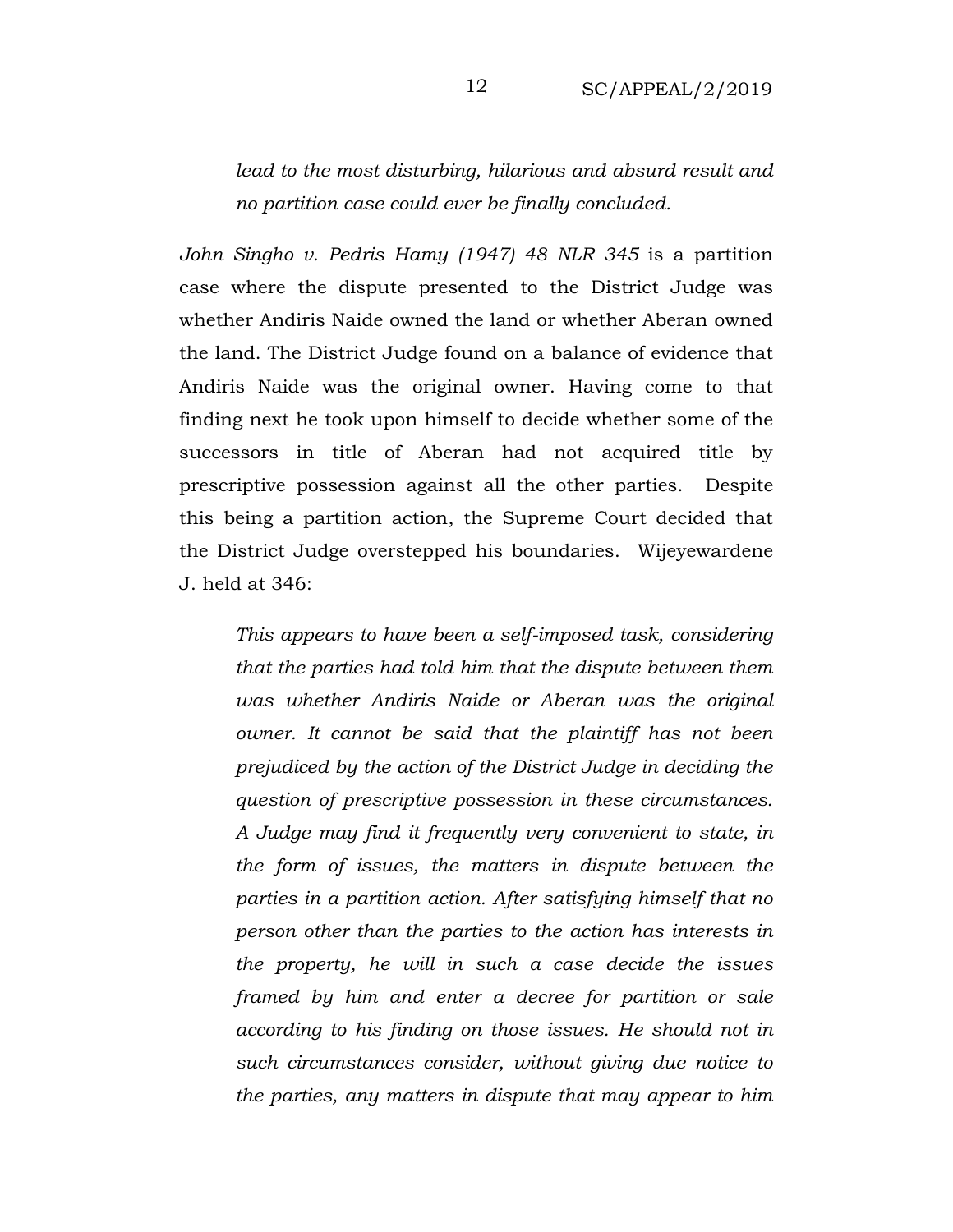*to arise between them in the course of the proceedings. The position, of course, will be different where the Judge does not set down, in the form of issues, the matters in dispute in a partition action. In such a case the parties will be presumed to have asked the Court to adjudicate on all the matters in dispute as disclosed by the pleadings.*

I do not say that a partition trial shall be conducted in the same manner as any other *inter partes* civil trial. Notwithstanding the system of justice which prevails in our country is adversarial as opposed to inquisitorial, the role of the Judge in a partition case is different and unique. The responsibility of the Judge in a partition case is much greater than in an ordinary civil trial, particularly because collusive actions deprive the rights of the true owners simply because partition actions are actions *in rem*. Collusion can take place not only when right parties are not before Court but also when they are before Court. The case of *Sirimalie v. Punchi Ukku (1958) 60 NLR 448* cited before Weerasekera J. in *Francis Wanigasekera's* case *(supra)* provides a typical example.

In *Sirimalie's* case, the plaintiff in her plaint set apart shares of the land to be partitioned to the 8<sup>th</sup>, 9<sup>th</sup> and 10<sup>th</sup> defendantpetitioners. The trial was taken up when the plaintiff and the 7th and 9th defendants were present. The only parties represented by attorneys at the trial or at any previous stage were the plaintiff and the 1st, 2nd and 3rd defendants. At the commencement of the trial, the Court was informed that there was no contest. When the evidence of the plaintiff's husband was led, he deviated from what had been pleaded in the plaint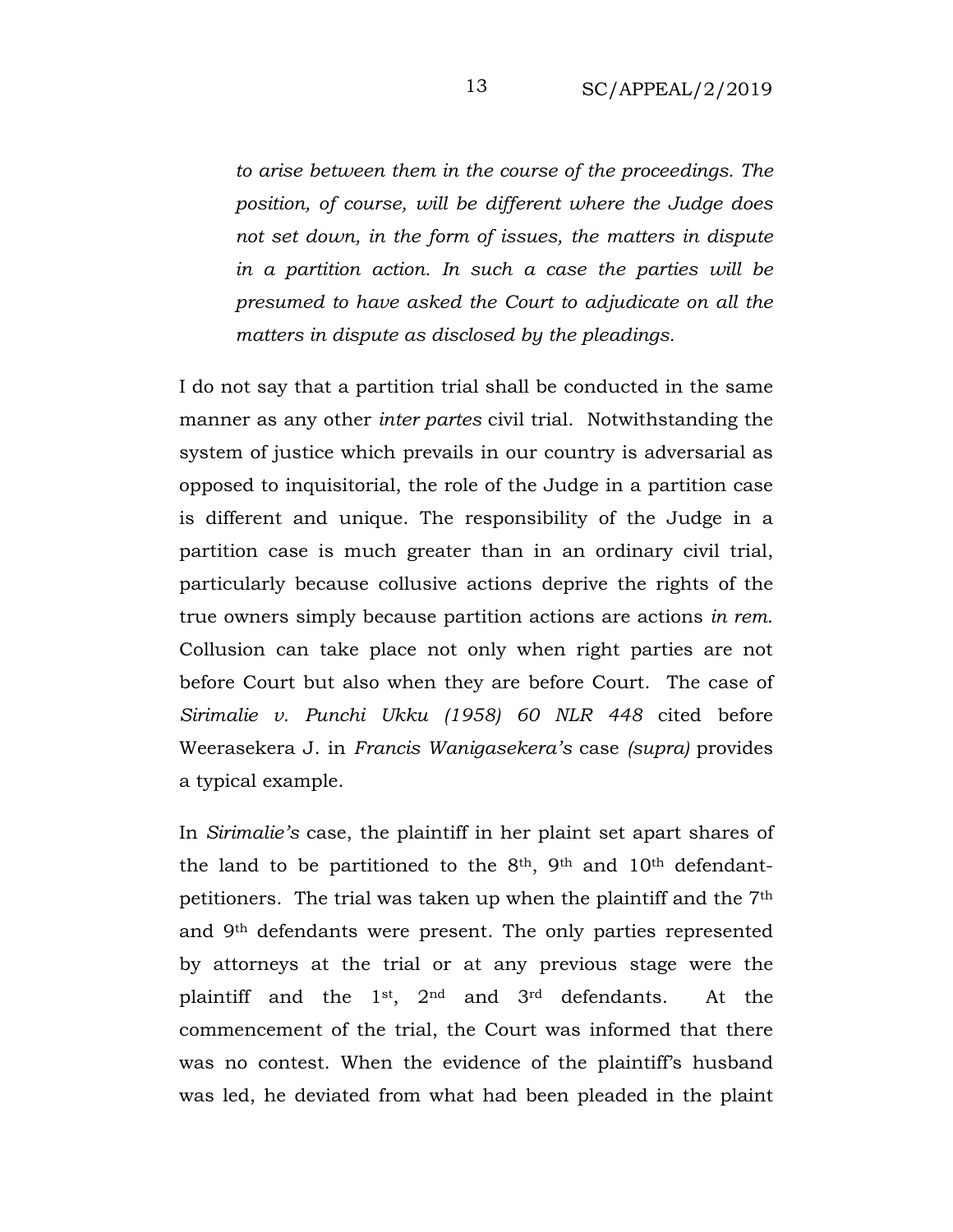and took up a new position which deprived the  $8<sup>th</sup>$ ,  $9<sup>th</sup>$  and  $10<sup>th</sup>$ defendant-petitioners of any share in the land.

The Supreme Court disapproved of the unsatisfactory manner in which the trial was conducted and, having stressed the duty of the District Judge in hearing a partition case, set aside the judgment and directed that the trial be commenced afresh. At page 450, Sansoni J. (later C.J.) stated:

*I think the more serious objection to the manner in which this trial was conducted is the fact that the 9th defendant, who was present in Court, seems to have been totally ignored. She appeared even before summons was served on her. It is true that she filed no statement, but her presence at the trial surely indicated that she had come to watch her interests. She does not seem to have been asked whether she accepted the new position taken up by parties who had pleaded differently, nor whether she wished to give evidence, or even to cross-examine the plaintiff's husband whose evidence was directly against her interests.*

Obviously, the facts of *Sirimalie's* case cried aloud for the intervention of the Supreme Court to prevent what would otherwise have been a miscarriage of justice.

Conversely, the facts of the instant action are totally different. The 4th defendant was fully represented by an attorney throughout the trial and the District Court answered the issues with the available evidence.